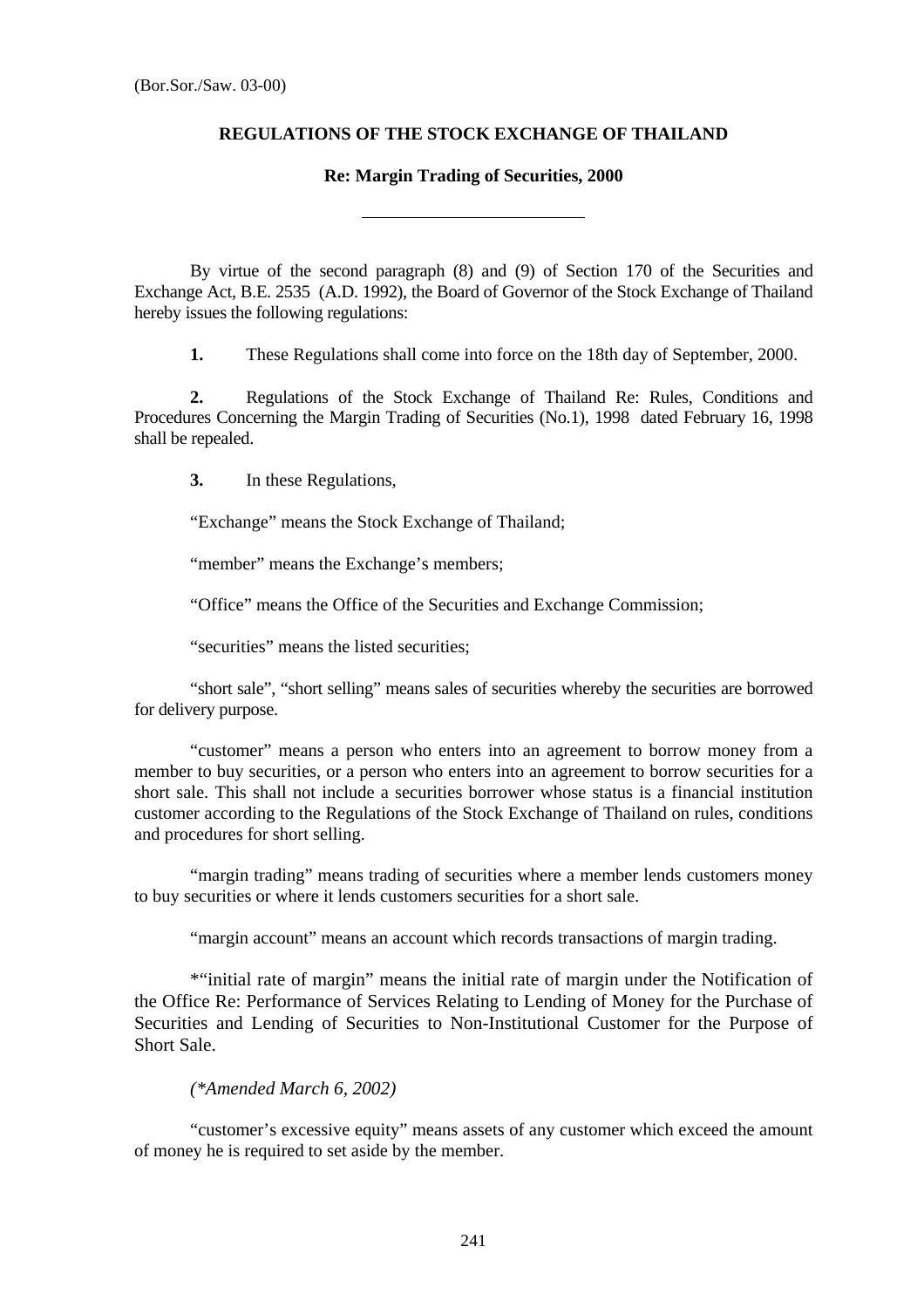"customer's assets" means the net value of cash, securities and other properties placed as collateral against the debt in a customer's margin account after deducting an obligation incurred from the buying or selling securities therein.

"buying value" means the amount of money incurred from each transaction of securities' buying in a margin account which already includes the brokerage fee and the valueadded tax for such transaction.

"short-selling value" means the amount of money incurred from each transaction of short selling in a margin account which already includes the brokerage fee and the valueadded tax for such transaction.

**4.** The initial margin rate for each securities allowed to buy on margin by the member shall not be lower than the rate determined by the Exchange.

**5.** If the Exchange deems that the member has accumulated an outstanding debt in margin accounts that it reaches a point where the repayment shall be enforced for it may affect the company's financial status and stability, the Exchange may order the member to do either of the following;

- (1) Reducing the outstanding to a proper level within the deadline;
- (2) Prohibiting the member from allowing customers to trade on margin;
- (3) Setting aside adequate reserves for the outstanding;
- (4) Others as the Exchange may deem appropriate.

**6.** The member shall submit the report of margin trading in a form and within the period prescribed by the Exchange.

**7.** The member shall calculate the value of the collateral being set aside and the minimum value of collateral in the margin account as follows.

 (1) The value of collateral required to set aside must equal to the value of securities and securities under the customer's short sale multiplied by the rate the member must call from the customer as an additional collateral.

(2) The minimum value of collateral must equal to the value of securities and securities under the customer's short sale multiplied by the rate the member must enforce for debt repayment.

The rate of money or asset the member must call from the customer as an additional collateral or the rate the member must enforce for debt repayment under the first paragraph shall not be lower than the rate determined by the Exchange.